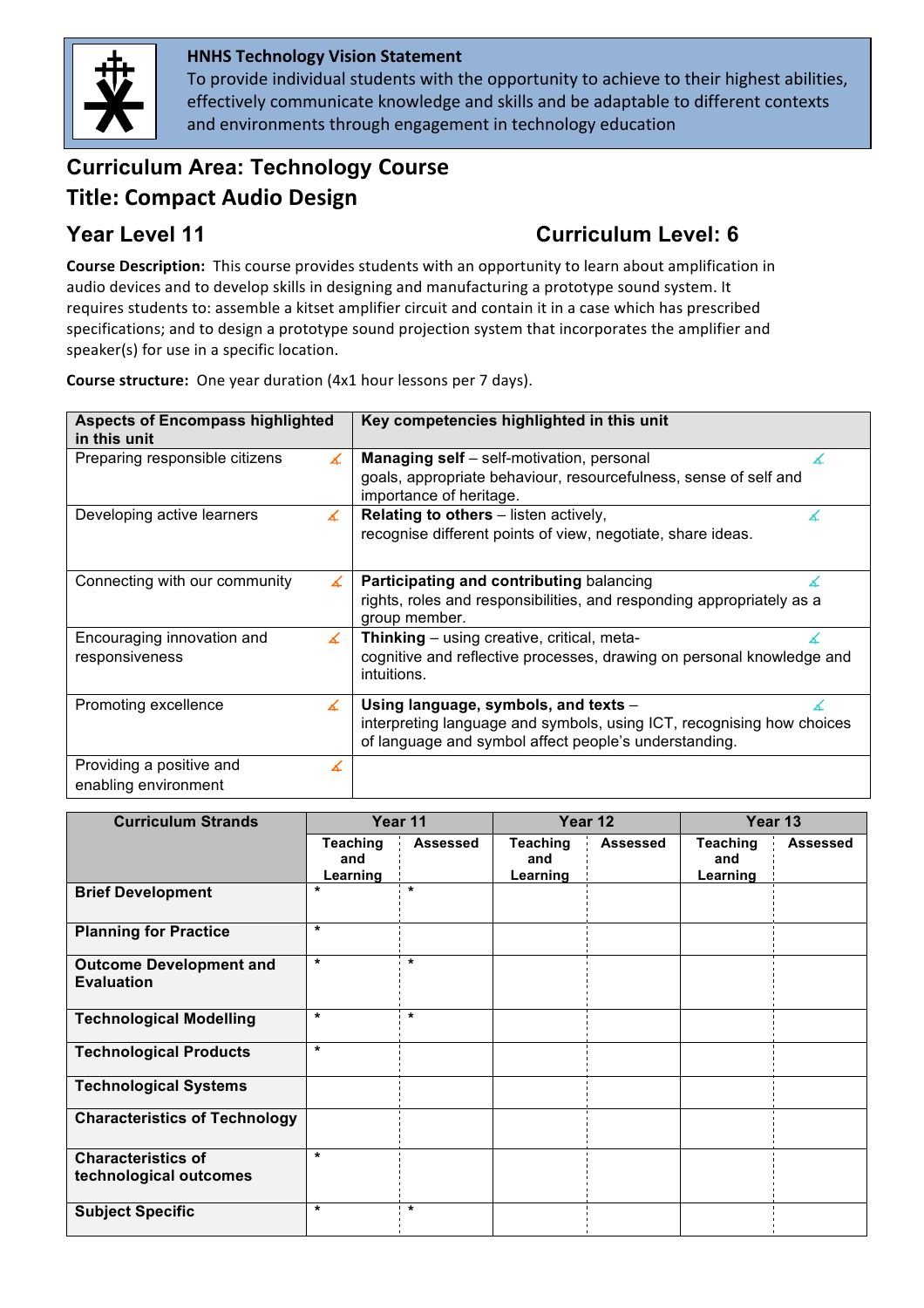## **Context**

**Focus Strands** and *Components* and Achievement Objectives

#### **Technological Practice**

#### *Brief Development*

Justify the nature of an intended outcome in relation to the need or opportunity and justify specifications in terms of key stakeholder feedback and wider community considerations.

#### *Planning for Practice*

Critically analyse their own and others' past and current planning practices in order to make informed selection and effective use of planning tools. Use these to support and justify ongoing planning that will see the development of an outcome through to completion.

#### *Outcome Development and Evaluation*

Critically analyse their own and others' outcomes to inform the development of ideas for feasible outcomes. Undertake ongoing experimentation and functional modelling, taking account of stakeholder feedback and trialling in the physical and social environments. Use the information gained to select, justify, and develop a final outcome. Evaluate this outcome's fitness for purpose against the brief and justify the evaluation using feedback from stakeholders.

#### **Technological Knowledge**

#### *Technological Modelling*

Understand that functional models are used to represent reality and test design concepts and that prototypes are used to test technological outcomes.

*Technological Products* Understand that technological products are made from materials that have performance properties.

#### **Nature of Technology**

#### *Characteristics of technological outcomes*

Understand that some technological outcomes can be perceived as both product and system. Understand how these outcomes impact on other outcomes and practices and on people's views of themselves and possible futures.

#### **Component: Achievement/Learning Objectives:**

- *Brief Development*: Justify the nature of an intended outcome in relation to the need or opportunity and justify specifications in terms of key stakeholder feedback and wider community considerations
- *Planning for Practice*: Critically analyse their own and others' past and current planning practices in order to make informed selection and effective use of planning tools. Use these to support and justify ongoing planning that will see the development of an outcome through to completion.
- *Knowledge of Design*: Demonstrate understanding of basic concepts in design
- *Outcome Development and Evaluation*: Critically analyse their own and others' outcomes to inform the development of ideas for feasible outcomes. Undertake ongoing experimentation and functional modelling, taking account of stakeholder feedback and trialling in the physical and social environments. Use the information gained to select, justify, and develop a final outcome. Evaluate this outcome's fitness for purpose against the brief and justify the evaluation using feedback from stakeholders.
- *Technological Modelling*: Understand the role and nature of evidence and reasoning when managing risk through technological modelling.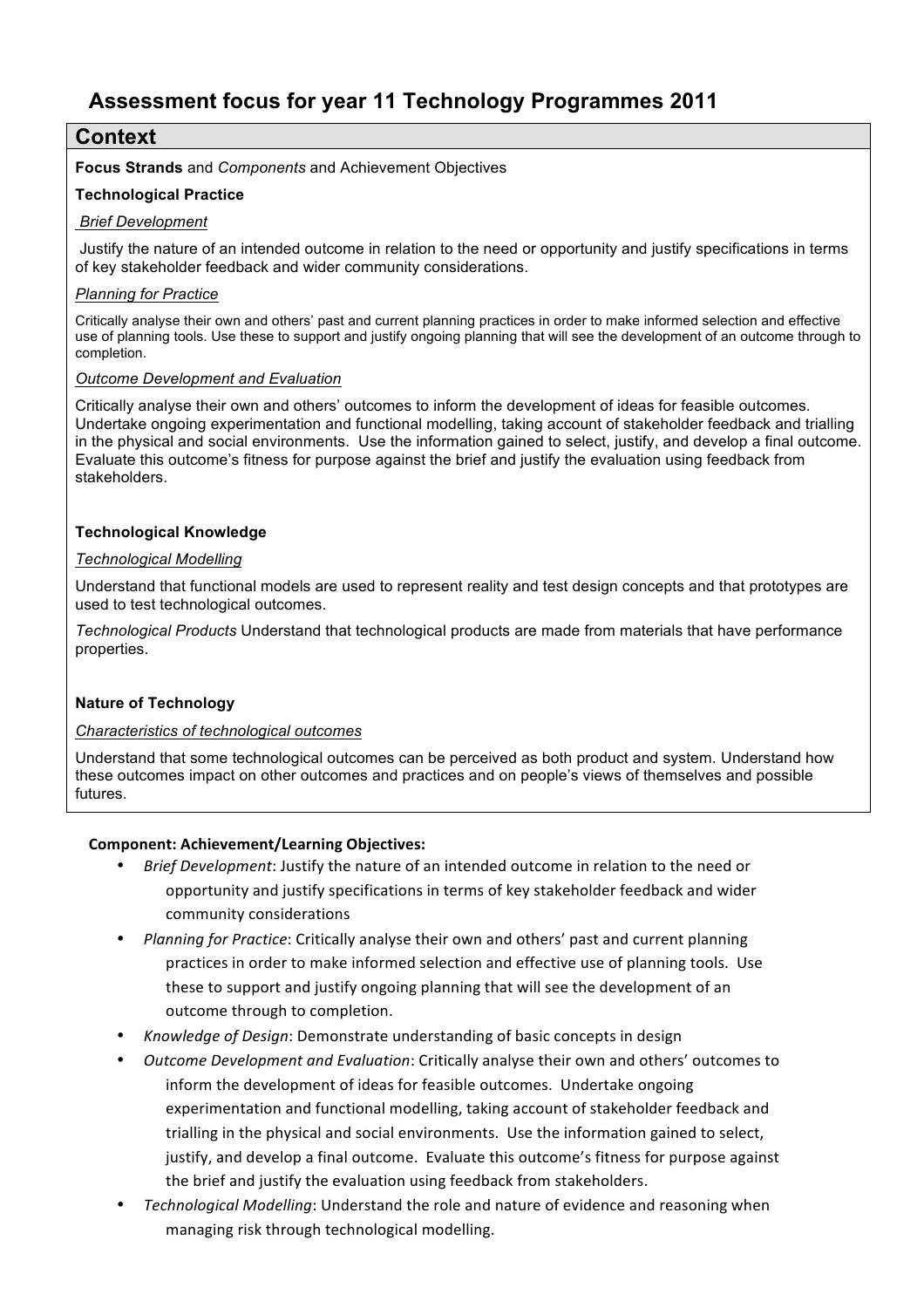#### **Learning'Outcomes:**

Students will:

- Follow a construction schedule/plan to skilfully and efficiently make a container for the electronic circuit to an agreed set of specifications.
- Demonstrate understanding of how the social and physical environment and the physical and functional attributes of an outcome are considered in the development of a brief to address a need or opportunity.
- Demonstrate understanding that functional models are used to represent reality and test design concepts and prototypes used to test technological outcomes.
- Make informed selections of materials, tools, equipment and techniques to develop and trial a prototype of a speaker designed to meet a brief

#### Introduction to the Course

How the year will be organised, year plan, and course outline issued. Relationship between innovation and technological outcomes - stress the importance of being innovative when students developing own technological outcomes.

#### Technological Practice:

What is it? Link to Year 9 and 10 Technology Cycle - start with glossary of terms.

- Introduce context of **Compact Audio Design**
- Show examples on existing speaker solutions (power point presentation) Class discuss:
	- $\circ$  who were these designed for
	- $\circ$  identify design features
	- $\circ$  function(s) where are they designed to be used?
- Explore needs and opportunities associated with the issue *a need to project sound.* Understanding the issue:
	- $\circ$  How is sound projected?
	- o Where does the sound need to be generated/ its intended location?
	- o What needs to be considered due to the location where the sound will be generated?

#### Class brainstorm:

- Devices that could use sound projection (e.g. Ipod, MP3 players, phone)
- Potential stakeholders
	- $\circ$  indirect stakeholder those who will use a sound projection system and/or its manufacture may impact on including
	- $\circ$  direct stakeholders potential users
- Locations where the sound projection may be used and therefore the aesthetics ,ergonomic and functional qualities it would need to possess

#### Planning

- Review planning practices used in year 10.
- Issue planning template for GANTT chart and establish the need for key milestone stages and progress review points.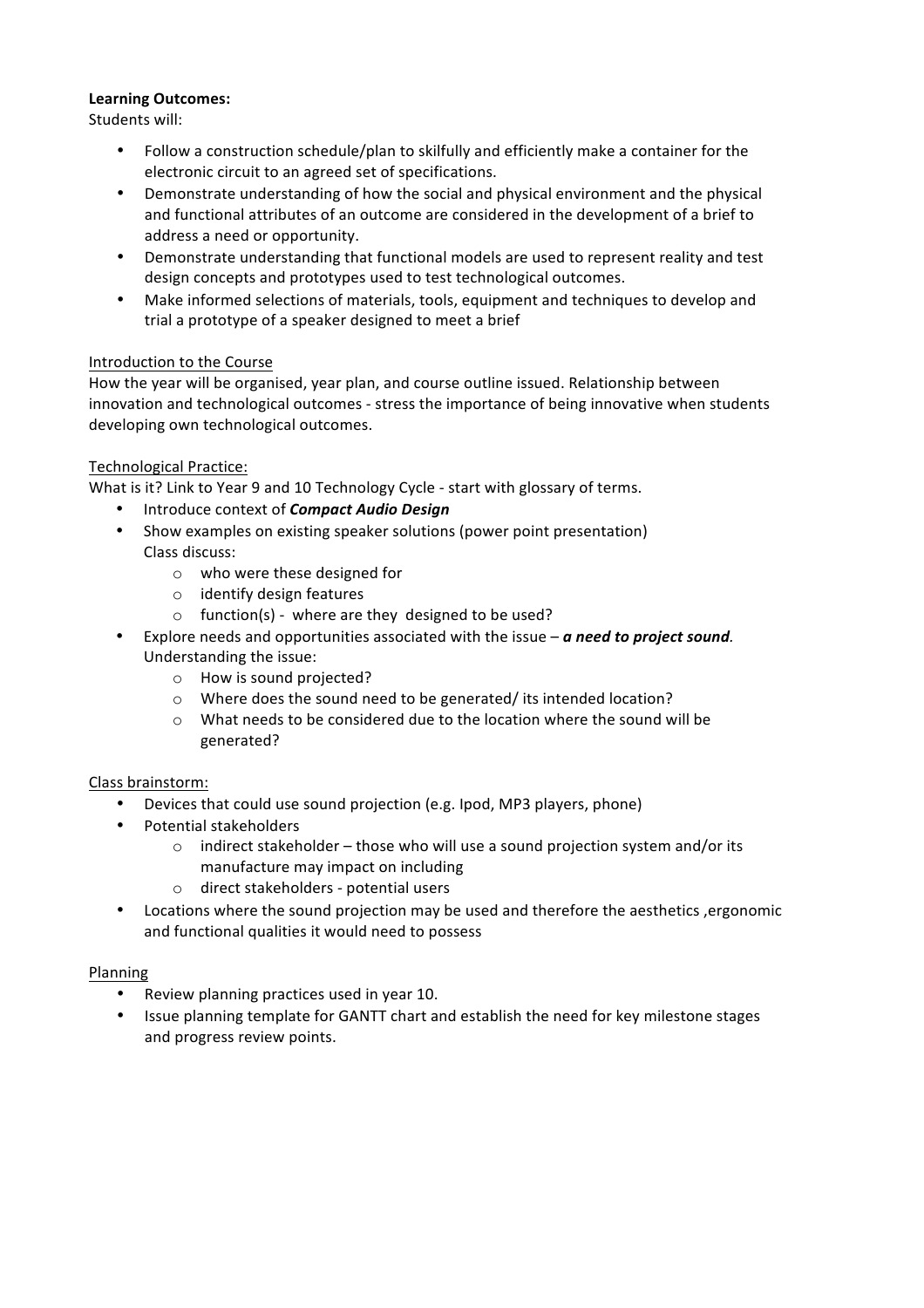#### Research

- Class discussion on the protocols of research
- The need to respect the *Copyright Act* and *Intellectual Property*; and understand what constitutes plagiarism.!
- Identify key features of existing sound projection solutions and their acoustics qualities
- Exploration of context and the given issue.
- Establish for students the social and physical environment where they will design and manufacture their prototype sound projection system - school, home, access to specialist support etc.
- Identify' key' considerations for the design and manufacture of a prototype sound projection system as a result of exploration
- Establish a conceptual statement.

#### Skill Development

- How to read and test electronic components
- How components combine to form a circuit that provides a desired outcome
- Students construct own kitset speaker circuit ready for encasing

#### Brief Development

- Discuss brief development use examples of existing briefs and unpack with discussion to emphasise:
	- $\circ$  the conceptual statement (statement of the need or opportunity)
	- $\circ$  specifications that describe:
		- $\mathbb I$  constraints which need to be met
		- $\mathbb I$  performance (function) and aesthetic qualities
		- $\mathbb{I}$  a products physical and functional attributes
	- $\circ$  how the success of a solution can be evaluated against the specifications
- Students write own initial brief and those attributes/specifications identified from research to date for their sound projection system.

#### Skill Development:

- 2D/3D graphic presentation and layout freehand drawing methods that represent containers (cubes, prisms, cones etc), working drawings, use of rendering, page presentation and layout
- Using sketches as a functional modelling tool to explore and test design ideas that consider the social and physical environment, and physical and functional attributes required in a technological outcome
- Stakeholder feedback gained as design ideas are established

#### **Functional Modelling**

Introduce students to the idea of functional modelling and link it to industry practice e.g. Furnware Storage Unit, past students evidence.

Key ideas - 'how to make it happen' and 'managing risk'.

- Functional modelling used to 'test' design ideas; prototyping use to test a realised design
- Interpreting a 2D design ideas accurately into 3D mock-ups and models
- Testing functionality and aesthetic appeal (testing design principles)
- Feasibility of design interpretation